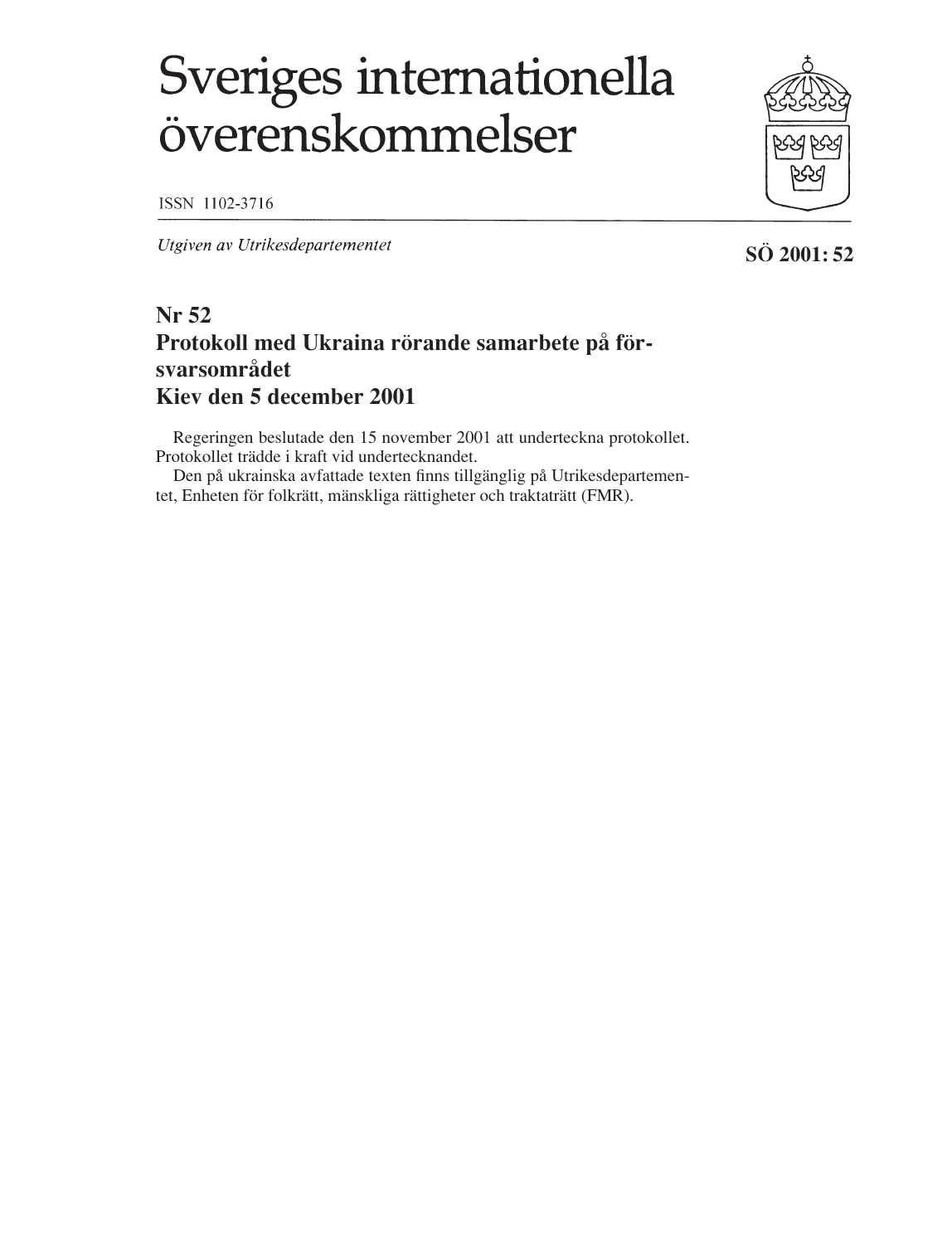### **Protokoll rörande samarbete på försvarsområdet mellan Sveriges regering och Ukrainas ministerkabinett**

*Sveriges regering och Ukrainas ministerkabinett, vilka fortsättningsvis benämns Parterna, har*

- vägledda av målen och principerna i Förenta Nationernas stadga, villkoren i Helsingforsakten, Parisstadgan samt andra OSSE-dokument,
- beaktande det militära samarbetets positiva roll som en viktig faktor i utvecklandet av relationerna mellan länderna,
- strävande efter en utveckling av ett långsiktigt bilateralt samarbete på försvarsområdet grundat på förtroende och respekt, *enats om följande:*

1. Parterna avser inleda och utveckla ett försvarsrelaterat samarbete inom främst följande verksamhetsområden:

- verkställande av OSSE-beslut av gemensamt intresse inklusive frågor rörande internationell säkerhet
- deltagande i fredsbevarande operationer och andra fredsfrämjande insatser
- Utbildning och träning av militär personal vid olika utbildningscentra inklusive samarbete mellan Parternas militära utbildningsanstalter
- utveckling av samarbete inom försvarsmiljöområdet
- utveckling av kontakter inom kultur, militär medicin och idrott
- samarbete rörande militärhistoria.

Vid behov kan områdena för samarbete kompletteras enligt ömsesidig överenskommelse mellan Parterna.

2. Lämpliga former för samarbetet mellan Parterna kan vara följande:

– officiella besök och arbetsbesök på hög nivå

– besöksutbyte av militära delegationer

### **Protocol on cooperation in the defencerelated area between the Government of Sweden and the Cabinet of Ministers of Ukraine**

*The Government of Sweden and The Cabinet of Ministers of Ukraine, hereinafter referred to as the Parties, have,*

- guided by the aim and principles of the United Nations Charter and provisions envisaged by the Helsinki Final act, the Charter of Paris for a new Europe and other OSCE documents,
- acknowledging the positive role of cooperation in the defence-related area as an important factor in the development of relations between the countries,
- striving towards the development of longterm bilateral cooperation on the basis of confidence and mutual respect,

*agreed about the following:*

1. The Parties intend to establish relations and develop a bilateral defence-related cooperation in the following main fields:

- implementation of decisions of common interest of the Organization for Security and Cooperation in Europe including issues concerning international security
- participation in peace-keeping operations and other peace-support issues
- education and training of military personnel in professional training centers including cooperation between military educational establishments of the Parties
- development of cooperation within the field of ecology
- development of contacts within the fields of culture, military medicine and sports
- cooperation within the field of military history.

When necessary the fields of cooperation can be supplemented by mutual agreement of the Parties.

2. Cooperation between the Parties could be carried out in applicable forms as follows:

– official and working visits of high level officials of the Parties

– exchange of military delegations